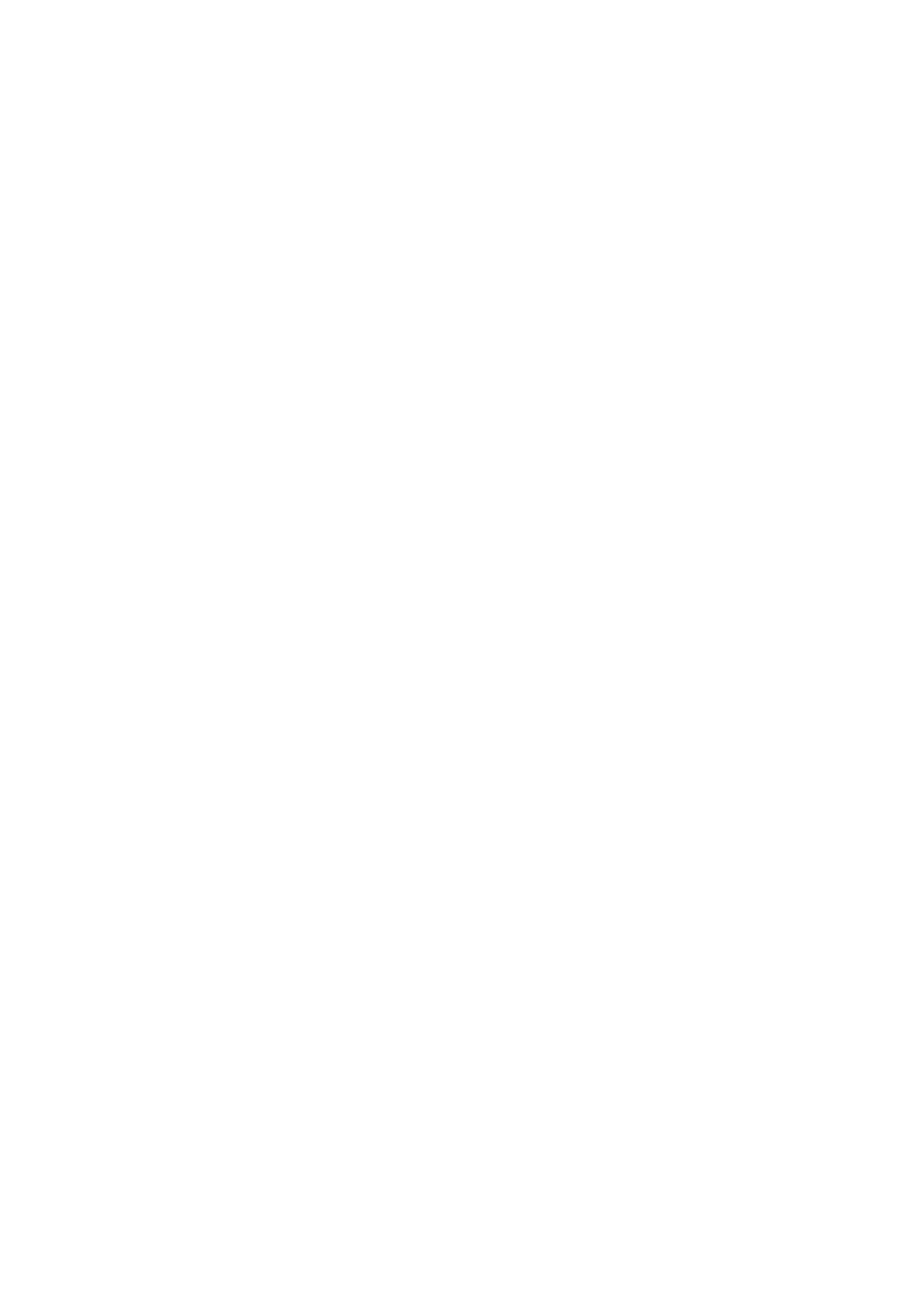### **ICHEP 2014**

# **Thursday 03 July 2014**

#### **Computing and Data Handling - Sala 2 (15:00-17:30)**

#### **-Conveners: Gang CHEN; Ian Fisk**

| time [id] title                                                                            | presenter             |
|--------------------------------------------------------------------------------------------|-----------------------|
| 15:00 [719] The LHCb trigger system: performance and outlook                               | Dr. HEAD, Tim         |
| 15:30 [500] Computing at Belle II                                                          | Dr. PARDI, Silvio     |
| 16:00 [709] ATLAS Computing challenges before the next LHC run                             | Prof. BARBERIS, Dario |
| 16:30 [1038] CMS Computing Preparations for Run2                                           | Dr. GIRONE, Maria     |
| 17:00 [350] Data processing and storage in the Daya Bay Reactor Antineutrino<br>Experiment | Dr. HE, Miao          |